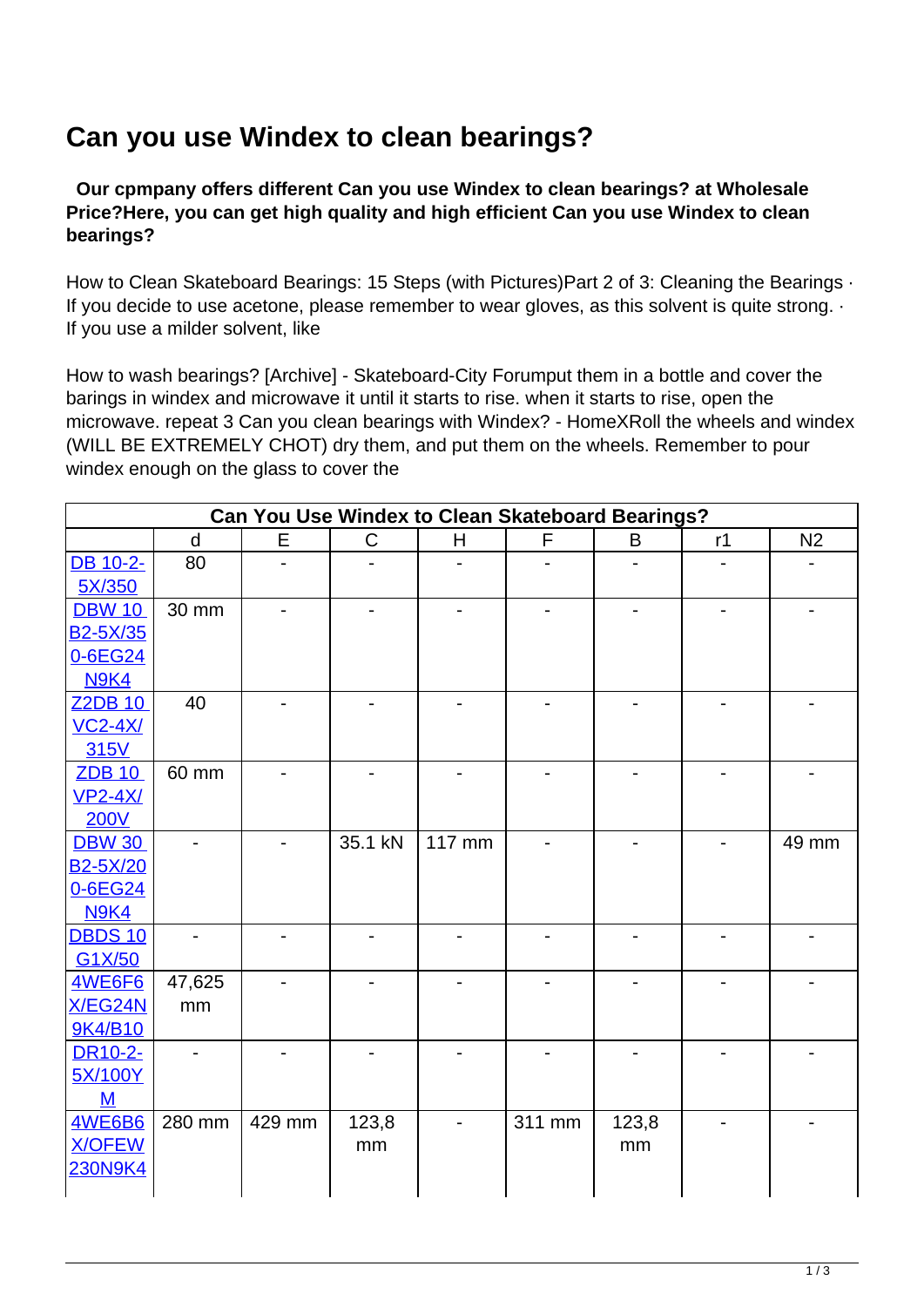| <b>4WE6A6</b>  | 460 mm |                |       |  |       | 6 mm |  |
|----------------|--------|----------------|-------|--|-------|------|--|
| <b>X/OFEG</b>  |        |                |       |  |       |      |  |
| <b>24N9K4/</b> |        |                |       |  |       |      |  |
| <b>B10</b>     |        |                |       |  |       |      |  |
| M-3SEW         | 45 mm  |                |       |  | 19 mm |      |  |
| 6 C3X/63       |        |                |       |  |       |      |  |
| <b>0MG24N</b>  |        |                |       |  |       |      |  |
| <b>9K4</b>     |        |                |       |  |       |      |  |
| <b>3WE6B7</b>  | 75 mm  | $\blacksquare$ | 25 mm |  |       |      |  |
| <b>X/HG24</b>  |        |                |       |  |       |      |  |
| <b>N9K4/B1</b> |        |                |       |  |       |      |  |
|                |        |                |       |  |       |      |  |

How to Clean Skateboard Bearings with Household ItemsAug 20, 2020 — Then rinse it with water. What's the Best Way to Clean Ball Bearings for Skate? You need to take any solution like Windex. A simple spinning

4 Ways to Clean Ball Bearings - wikiHowTo clean bicycle cartridge bearings, take off the wheels and degrease the If you have a skateboard, you can use the axle to poke out the bearing casingHow to Clean Skateboard Bearings with - EliteSkaterIsopropyl alcohol and acetone are two of the most effective organic solvents that you can use in cleaning the bearings. Cleaning Skateboard Bearings Using

| <b>Can You Use Windex to Clean Bearings?</b> |                           |                           |                       |  |  |  |
|----------------------------------------------|---------------------------|---------------------------|-----------------------|--|--|--|
| <b>REXROTH Directional</b>                   | <b>REXROTH Pressure</b>   | <b>REXROTH Pressure</b>   | <b>REXROTH Valves</b> |  |  |  |
| spool valves                                 | reducing valve            | relief valve              |                       |  |  |  |
| <b>4WE 10</b>                                | <b>DR 6 DP2-5X/25Y</b>    | Z2DB 10 VC2-4X/50         | DBW30B2-5X/100-6E     |  |  |  |
| Y5X/EG24N9K4/M                               |                           |                           | <b>G24N9K4/V</b>      |  |  |  |
| <b>4WE 10</b>                                | DR 20-4-5X/315Y           | DBW 10 B1-5X/315-6        | DBW10B2-5X/350-6E     |  |  |  |
| G3X/CW230N9K4                                |                           | <b>EG24N9K4</b>           | <b>G24N9K4/V</b>      |  |  |  |
| <b>4WE 6</b>                                 | DR 20-4-5X/315YM          | ZDB 6 VP2-4X/315V         | 4WE6EB6X/OFEW23       |  |  |  |
| RB6X/EG24N9K4                                |                           |                           | 0N9K4/V               |  |  |  |
| <b>4WE 6</b>                                 | <b>DR 6 DP1-5X/25YM</b>   | ZDB 10 VP2-4X/100         | 4WE6U7X/HG24N9K4      |  |  |  |
| D7X/HG24N9K4/B10                             |                           |                           | /B10                  |  |  |  |
| 4WE 10                                       | <u>ZDR 6 DP2-4X/210YM</u> | <b>Z2DB 10 VD2-4X/50V</b> | DR20-2-5X/100YM       |  |  |  |
| R5X/EG24N9K4/M                               |                           |                           |                       |  |  |  |
| <b>4WE 6</b>                                 | DR 10-4-5X/50Y            | Z2DB 6 VC2-4X/50V         | 4WE6C7X/HG24N9K4      |  |  |  |
| E6X/EG24N9K4/B10                             |                           |                           |                       |  |  |  |
| <b>4WE 6</b>                                 | DR 20-4-5X/100YM          | DB 10-1-5X/50             | DBE30-3X/100YG24N     |  |  |  |
| <b>U7X/HG24N9K4</b>                          |                           |                           | 9K4                   |  |  |  |
| <b>3WE 6</b>                                 | DR 20-4-5X/200YM          | DB 10-2-5X/100            | DBE10-3X/100YG24N     |  |  |  |
| B6X/EW230N9K4/V                              |                           |                           | 9K4                   |  |  |  |
| <b>4WE 10</b>                                | <b>DR 6 DP1-5X/210YM</b>  | Z2DB 10 VC2-4X/315        | 4WE6L7X/HG24N9K4      |  |  |  |
| C3X/OFCG24N9K4                               |                           |                           | /B <sub>10</sub>      |  |  |  |
|                                              | DR 10-4-5X/100Y           | Z2DB 6 VC2-4X/315V        | DBW10B2-5X/100-6E     |  |  |  |